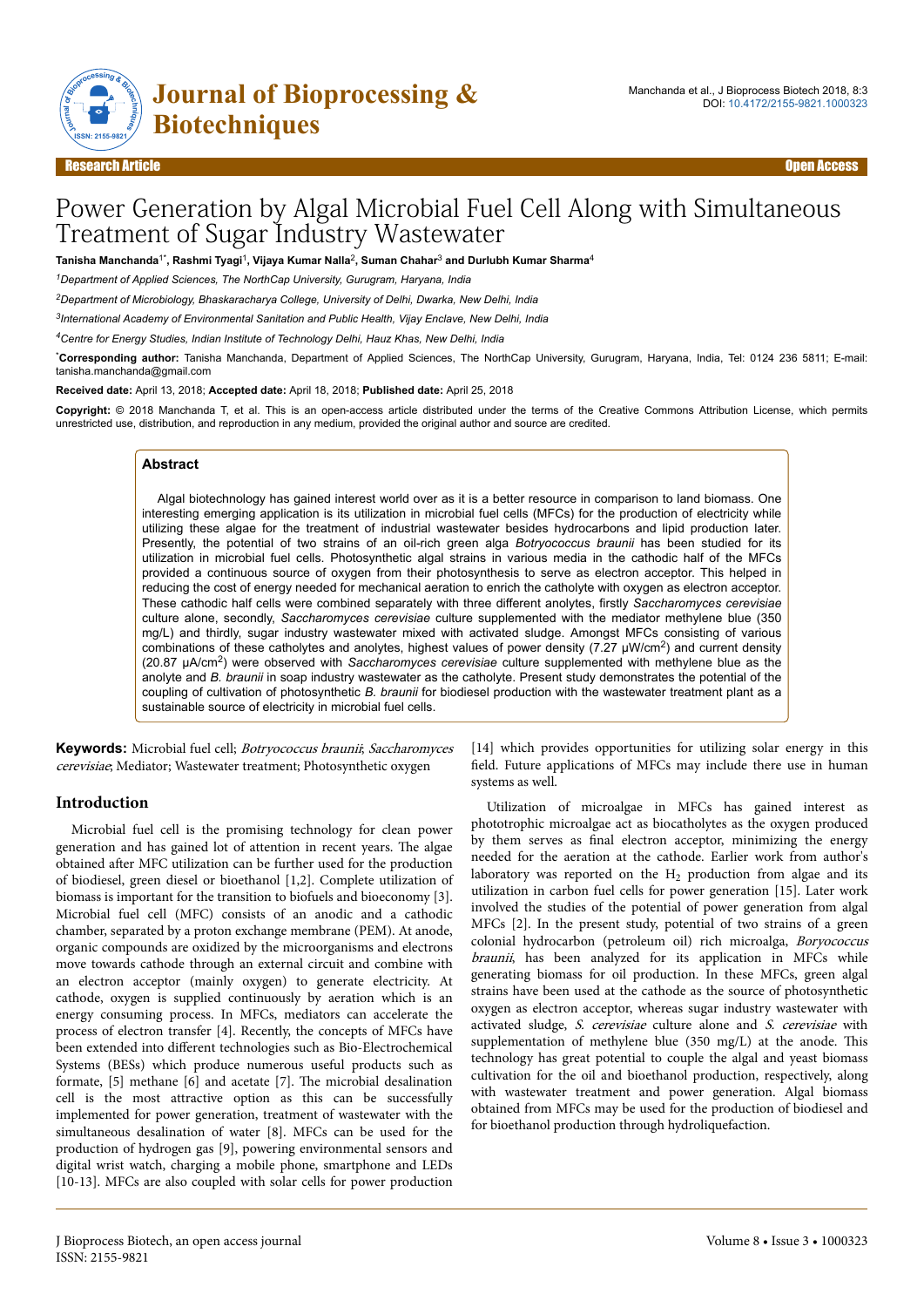## **Materials and Methods**

#### **Experimental organisms**

Two strains of B. braunii, Udaisagar strain from Udaisagar lake, Udaipur Rajasthan, India and Loktak strain from Loktak lake, Manipur, India, were isolated by serial dilution method and plating on the solidified Chu-13 medium [16] which were grown and maintained under controlled conditions in an incubator. Saccharomyces cerevisae (Bakers's yeast), obtained from Indian Institute of Technology, Delhi, New Delhi, India was revived by adding 1.3 gm yeast powder in 1 L Sayed et al. medium [17] for 16 h at 27°C temperature in dark.

#### **MFC design and operation**

The MFC contained two chambers, an anode and a cathode, each of 250 ml capacity with 6.5 cm diameter, 12 cm length and approximately 30 cm<sup>2</sup> area. Both the electrodes were made up of carbon and separated by a proton exchange membrane (Nafion). A digital multimeter (Haqyue) was connected to the system for continuous measurement of voltage (V) and current (I) at the external load of 100 Ω. Peak values of current density ( $\mu$ A/cm<sup>2</sup>) and power density (µW/cm<sup>2</sup> ) were calculated from the values of V, I and A (area of electrode). In MFCs under study, five sets of catholytes examined separately with the two strains of *B. braunii* were

- Algal strains in Chu-13 medium;
- Algal strains in Chu-13 medium supplemented with 0.5 M NaCl;
- Algal strains in simulated sugar industry wastewater;
- Algal strains in simulated soap industry wastewater;
- Algal strains in simulated treated sewage water.

Whereas the three anolytes used were, S. cerevisae culture in Sayed et al. medium [17]. S. cerevisae with 350 mg/L methylene blue (MB) as mediator and sugar industry wastewater (198 ml) (obtained from Saraswati Sugar Mills, Yamunanagar-135001, Haryana, India) with activated sludge (22 ml) (obtained from the sewage treatment plant Vasant Kunj, New Delhi, Delhi-110070, India). Нe experiment was conducted in an incubator under controlled conditions of  $27 \pm 1$ °C temperature,  $1.2 \pm 0.2$  klux light intensity and 16L: 8D light:dark cycle to support microalgal growth and photosynthesis for 21 days which is the best harvesting time for B. braunii strains.



fuel cell with algal growth chamber as the cathode and yeast or sugar industry wastewater with activated sludge as the anode.

The working volume of microbial cultures in both the chambers of MFCs was 220 ml. During operation, the anodic chamber was covered with a black paper to avoid any exposure of light to check the growth of algae [18]. It was made anaerobic by sparging nitrogen gas before the operation and connected to a conical flask filled with distilled water through a rubber tube for the exhaustion of gases formed by the microbial metabolic activities. Нe mouth of the cathodic chamber was covered with a cotton plug to facilitate aeration. For both B. braunii and *S. cerevisae* cultures, pH was adjusted to around 7 using 1 N KOH and 1 N HCl, respectively. Нe schematic diagram of the experimental set up has been shown in Figure 1.

#### **Chemical Oxygen Demand (COD) Measurement**

COD of the sugar industry wastewater sample in the anodic compartment of MFC was measured on 1st and 21<sup>st</sup> days of the experiment by APHA (American Public Health Association) standard methods [19].

#### **Simulated wastewater**

Simulated treated sewage water and simulated sugar industry wastewater were prepared in the laboratory as per the composition devised by Poddar and Sahu; Yoshioka, Yadav and Yetis [20-23]. Simulated soap industry wastewater was prepared after analyzing the wastewater obtained from soap industry. Calcium, magnesium and nitrogen were analyzed by EDTA titrimetric method and semi-microkjeldahl method, respectively [19]. Phosphorus was analyzed by Olsen's method [24]. Amount of glycerol was added on the basis of the composition given by Israel et al. [25].

## **Results and Discussion**

Earlier work in the author's laboratory was performed on the successful utilization of urine for the generation of power through microbial fuel cell [26]. However, presently it was decided to utilize algae along with sugar and soap industry wastewater in MFCs. Driving aim was to study the use of B. braunii in algal MFCs, boost the growth of algae by utilizing industrial wastewater, to treat the sugar industry wastewater in MFCs, utilize the algae for production of biofuels after its growth in MFCs and above all avoiding the use of costly hydrogen in the fuel cells. Two strains of B. braunii biomass in the cathodic compartment of the microbial fuel cells in five different media (Figure 2) were coupled with the three types of anolytes.

Significant results of voltage, power and current densities were obtained with all the combinations of catholytes and anolytes (Tables 1 and 2) in MFCs and the best results were obtained with S. cerevisae supplemented with the mediator methylene blue as the anolyte in combination with the five catholytes, respectively under study.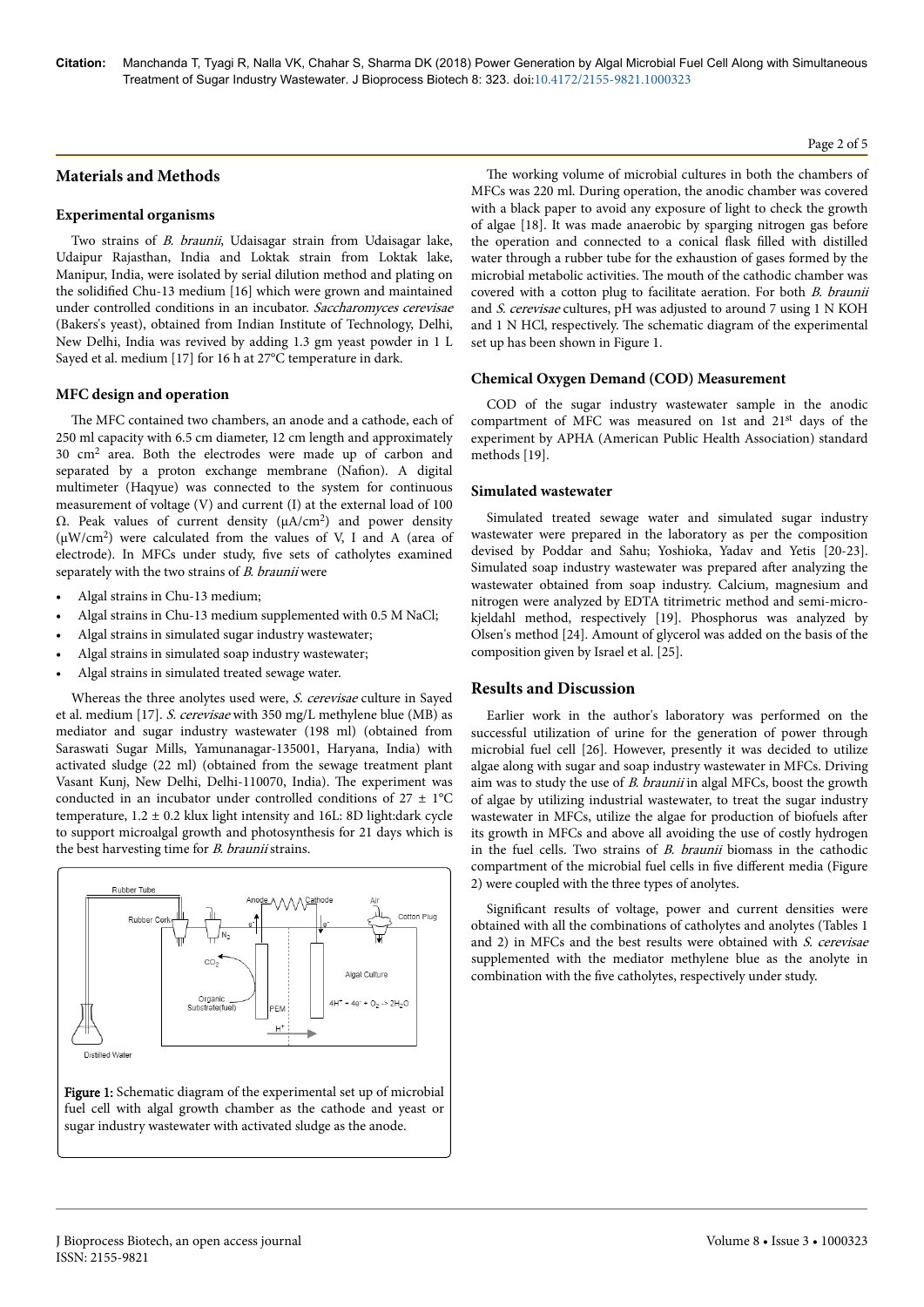



| Concentration (g/L) |                                                 |                                        |                                        |                                   |  |  |  |  |  |
|---------------------|-------------------------------------------------|----------------------------------------|----------------------------------------|-----------------------------------|--|--|--|--|--|
| S. No               | Component                                       | Simulated sugar industry<br>wastewater | Simulated soap industry<br>waste water | Simulated treated sewage<br>water |  |  |  |  |  |
| $\mathbf{1}$        | $K_2HPO_4$                                      | 0.2                                    | 3.421                                  | 2.8                               |  |  |  |  |  |
| $\overline{2}$      | Copper (CuSO <sub>4</sub> .7H <sub>2</sub> O)   | 0.0333                                 | $\overline{\phantom{a}}$               | $\blacksquare$                    |  |  |  |  |  |
| 3                   | Calcium (CaCl <sub>2</sub> .2H <sub>2</sub> O)  | 1.324                                  | 1.785                                  | 0.4                               |  |  |  |  |  |
| 4                   | Magnesium(MgSO <sub>4</sub> .7H <sub>2</sub> O) | 2.717                                  | 0.32                                   | 0.2                               |  |  |  |  |  |
| 5                   | Zinc $(ZnSO4.4H2O)$                             | 0.00092                                | $\overline{\phantom{a}}$               | $\blacksquare$                    |  |  |  |  |  |
| 6                   | $C_{12}H_{22}O_{11}$ (Sucrose)                  | 1.4372                                 | $\overline{\phantom{a}}$               | $\blacksquare$                    |  |  |  |  |  |
| $\overline{7}$      | $C_3H_9O_3$ (Glycerol)                          | $\blacksquare$                         | $\overline{4}$                         | $\blacksquare$                    |  |  |  |  |  |
| 8                   | Iron (FeSO <sub>4</sub> .7H <sub>2</sub> O)     | 0.06372                                | $\overline{\phantom{a}}$               | $\blacksquare$                    |  |  |  |  |  |
| 9                   | Oil                                             | 0.012                                  | $\blacksquare$                         | $\blacksquare$                    |  |  |  |  |  |
| 10                  | KNO <sub>3</sub>                                | $\overline{\phantom{a}}$               | 0.64                                   | 0.4                               |  |  |  |  |  |
| 11                  | NaCl                                            | $\blacksquare$                         | $\blacksquare$                         | 0.7                               |  |  |  |  |  |
| 12                  | NH <sub>4</sub> Cl                              | 0.5                                    | $\overline{\phantom{a}}$               | $\overline{\phantom{a}}$          |  |  |  |  |  |
| 13                  | Vegetable extract                               | $\overline{\phantom{a}}$               | $\overline{\phantom{a}}$               | 11                                |  |  |  |  |  |
| 14                  | Peptone                                         | $\overline{\phantom{a}}$               | $\blacksquare$                         | 16                                |  |  |  |  |  |

Table 1: Composition of various simulated wastewaters used for the cultivation of *B. braunii* strains.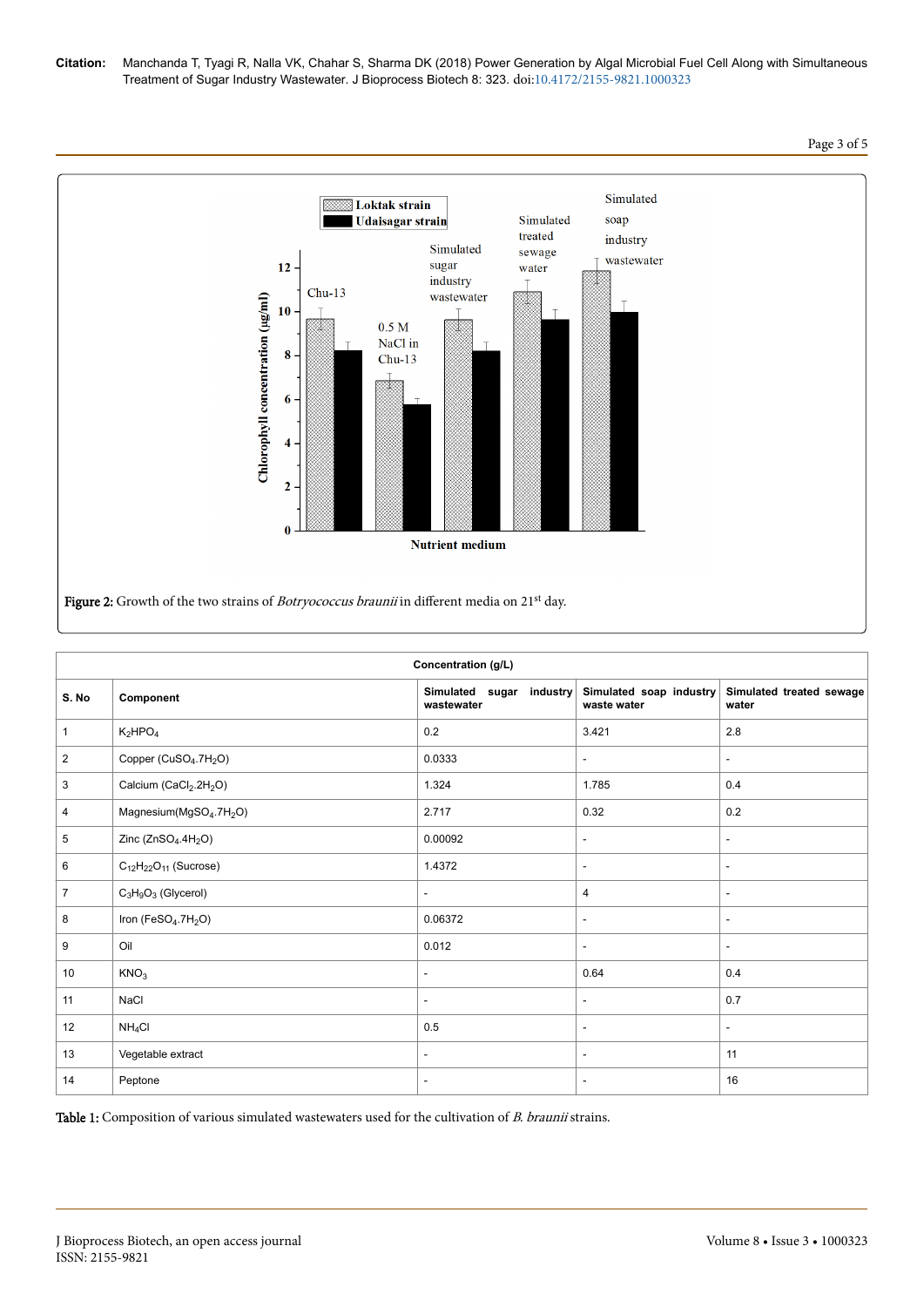Page 4 of 5

| Anode                                                     | <b>Parameter</b>                            | braunii<br>in<br>В.<br>Chu-13 medium | <i>braunii</i> in<br>В.<br>Chu-13 with 0.5<br><b>M NaCl</b> | В.<br>braunii in simulated sugar<br>industry wastewater |             | B. braunii in<br>simulated<br>treated<br>sewage water | in<br>braunii<br>В.<br>simulated<br>soap<br>industry<br>wastewater |
|-----------------------------------------------------------|---------------------------------------------|--------------------------------------|-------------------------------------------------------------|---------------------------------------------------------|-------------|-------------------------------------------------------|--------------------------------------------------------------------|
|                                                           |                                             | Udaisagar/Loktak strains             |                                                             |                                                         |             |                                                       |                                                                    |
| S. cerevisae<br>in                                        | Voltage (mV)                                | 334/339                              | 302/307                                                     | 334/340                                                 |             | 342/348                                               | 349/356                                                            |
| et<br>Sayed<br>al.<br>with<br>medium<br>methylene<br>blue | Power density ( $\mu$ W/cm <sup>2</sup> )   | 6.47/6.53                            | 6.18/6.21                                                   | 6.5/6.59                                                | 6.72/6.8    | 7.21/7.27                                             |                                                                    |
| $(350 \, mg/L)$<br>as<br>mediator                         | Current density ( $\mu$ A/cm <sup>2</sup> ) | 16.72/16.83                          | 14.54/14.72                                                 | 16.78/17.15                                             | 18.95/19.13 | 19.84/20.87                                           |                                                                    |
|                                                           | Voltage (mV)                                | 256/260                              | 223/232                                                     | 259/263                                                 |             | 264/267                                               | 269/274                                                            |
| S. cerevisae in<br>Sayed<br>et<br>al.<br>medium           | Power density ( $\mu$ W/cm <sup>2</sup> )   | 2.12/2.24                            | 1.93/1.96                                                   | 2.15/2.26                                               | 2.66/2.71   | 2.91/3.02                                             |                                                                    |
|                                                           | Current density ( $\mu$ A/cm <sup>2</sup> ) | 10.23/10.45                          | 9.17/9.39                                                   | 10.25/10.48                                             | 10.78/10.85 | 10.91/10.93                                           |                                                                    |
|                                                           | Voltage (mV)                                | 261/263                              | 224/230                                                     | 264/267                                                 |             | 268/270                                               | 273/278                                                            |
| industry<br>Sugar<br>wastewater with                      | Power density ( $\mu$ W/cm <sup>2</sup> )   | 4.57/4.6                             | 3.23/3.34                                                   | 4.59/4.64                                               | 4.92/4.98   | 5.24/5.32                                             |                                                                    |
| activated sludge                                          | Current density ( $\mu$ A/cm <sup>2</sup> ) | 13.37/13.78                          | 11.31/11.52                                                 | 13.39/13.81                                             | 14.45/14.68 | 15.74/15.94                                           |                                                                    |

Table 2: Peak values of voltage, current and power densities obtained with various anolytes and catholytes in the microbial fuel cells.

Maximum values of power density (7.27  $\mu$ W/cm<sup>2</sup> with Loktak strain and 7.21  $\mu$ W/cm<sup>2</sup> with Udaisagar strain) and current density (20.87 µA/cm<sup>2</sup> with Loktak strain and 19.84 µA/cm<sup>2</sup> with Udaisagar strain) were obtained with *B. braunii* in soap industry wastewater as the catholyte and S. cerevisae with methylene blue as the anolyte. This might be possibly due to the best growth of algal strains in soap industry wastewater of the three catholytes used (Figure 2) and fastening of the transfer of electrons from S. cerevisae to the anode by the mediator methylene blue in the anodic chamber. Higher values of power density (5.32  $\mu$ W/cm<sup>2</sup> with Loktak strain and 5.24  $\mu$ A/cm<sup>2</sup> with Udaisagar strain) and current density (15.94 µA/cm<sup>2</sup> with Loktak strain and  $15.74 \mu A/cm^2$  with Udaisagar strain) obtained with the anolyte sugar industry wastewater with activated sludge may be due to the presence of electrochemically active bacteria in activated sludge possessing the ability to transfer the electrons to the anode [27]. Нe power density may be further enhanced by using food industry waste or paper industry waste in anodic compartment of microbial fuel cell.

Substantial removal of COD of the anolyte, sugar industry wastewater was also observed (COD value of 2.56 g/L was observed on 1st day whereas significant reduced values obtained on 21st day were 1.21 g/L with *B. braunii* in Chu-13 medium,  $1.04$  g/L with *B. braunii* in Chu-13 medium supplemented with 0.5 M NaCl, 1.42 g/L with B. braunii in simulated sugar industry wastewater,  $1.3$  g/L with *B. braunii* in simulated treated sewage water and  $1.6$  g/L with *B. braunii* in simulated soap industry wastewater, respectively). Researchers have successfully integrated various green and blue-green algae at the cathode in microbial fuel cells with significant values of current and power densities. Yadav et al. [22] have reported the peak values of current density (149.5 mA/m<sup>2</sup>) and power density (34.32 mW/m<sup>2</sup>) at the external load of 220  $\Omega$  using blue-green algae assisted cathode with 89.23% COD removal. Powell et al. [28] have reported maximum power density of 0.95 mW/m<sup>2</sup>. Jia et al. [29] used microbial fuel cell for the removal of organics and bio-electrochemical denitrification and 1.7  $\rm{mW/m^2}$  was the maximum power density obtained at a current density of 15 mA/m<sup>2</sup> . Zhang et al. [30] used photomicrobial fuel cell and

produced a stable power density of 68.5 mW/m<sup>2</sup>. Authors feel that there is a great potential of using *Botryococcus braunii* in MFCs and for treating sugar industry wastewater.

# **Conclusions**

The present study demonstrates the potential of the two strains of Botryococcus braunii as catholytes in MFCs. The MFCs were coupled with the sugar industry wastewater as anolyte which led to its successful treatment during power generation by algal MFCs. Нere is a future scope of utilizing urine and other industrial wastewater along with different algal species in MFCs. There is also a future scope of increasing power generation in MFCs by optimizing the relevant parameters.

### **References**

- 1. [Gajda I, Greenman J, Melhuish C, Ieropoulos I \(2015\) Self-sustainable](https://www.sciencedirect.com/science/article/pii/S0961953415300052) [electricity production from algae grown in a microbial fuel cell system.](https://www.sciencedirect.com/science/article/pii/S0961953415300052) [Biomass Bioenergy 82: 87-93.](https://www.sciencedirect.com/science/article/pii/S0961953415300052)
- 2. [Gautam K, Pareek A, Sharma DK \(2017\) Comparison and utilization of](http://www.tandfonline.com/doi/full/10.1080/15567036.2014.985408?src=recsys) [potential green algal and cyanobacterial species for power generation](http://www.tandfonline.com/doi/full/10.1080/15567036.2014.985408?src=recsys) [through algal microbial fuel cell. Energ Source Part A 39: 451-457.](http://www.tandfonline.com/doi/full/10.1080/15567036.2014.985408?src=recsys)
- 3. [Sharma R \(2016\) Management of transition to](http://www.tandfonline.com/doi/abs/10.1080/15567249.2011.653473) biofuels-The role of [knowledge management. Energ Source Part B 11: 480-486.](http://www.tandfonline.com/doi/abs/10.1080/15567249.2011.653473)
- 4. [Davis F, Higson SPJ \(2007\) Biofuel cells-recent advances and applications.](https://pdfs.semanticscholar.org/46a4/5fb290dbb076b80855257946f3c1dc730c7a.pdf) [Biosens Bioelectron 22: 1224-1235.](https://pdfs.semanticscholar.org/46a4/5fb290dbb076b80855257946f3c1dc730c7a.pdf)
- 5. Nevin KP, Woodard TL, Franks AE, Summers ZM, Lovley DR (2010) Microbial electrosynthesis: feeding microbes electricity to convert carbon dioxide and water to multicarbon extracellular organic compounds. MBio 1: e00103-e00110.
- 6. [Villano M, Monaco G, Aulenta F, Majone M \(2011\) Electrochemically](http://citeseerx.ist.psu.edu/viewdoc/download?doi=10.1.1.708.8361&rep=rep1&type=pdf) [assisted methane production in a](http://citeseerx.ist.psu.edu/viewdoc/download?doi=10.1.1.708.8361&rep=rep1&type=pdf) biofilm reactor. J Power Sources 196: [9467-9472.](http://citeseerx.ist.psu.edu/viewdoc/download?doi=10.1.1.708.8361&rep=rep1&type=pdf)
- [Xafenias N, Mapelli V \(2014\) Performance and bacterial enrichment of](https://www.sciencedirect.com/science/article/pii/S036031991401386X) [bioelectrochemical systems during methane and acetate production. Int J](https://www.sciencedirect.com/science/article/pii/S036031991401386X) [Hydrogen Energy 39: 21864-21875.](https://www.sciencedirect.com/science/article/pii/S036031991401386X)